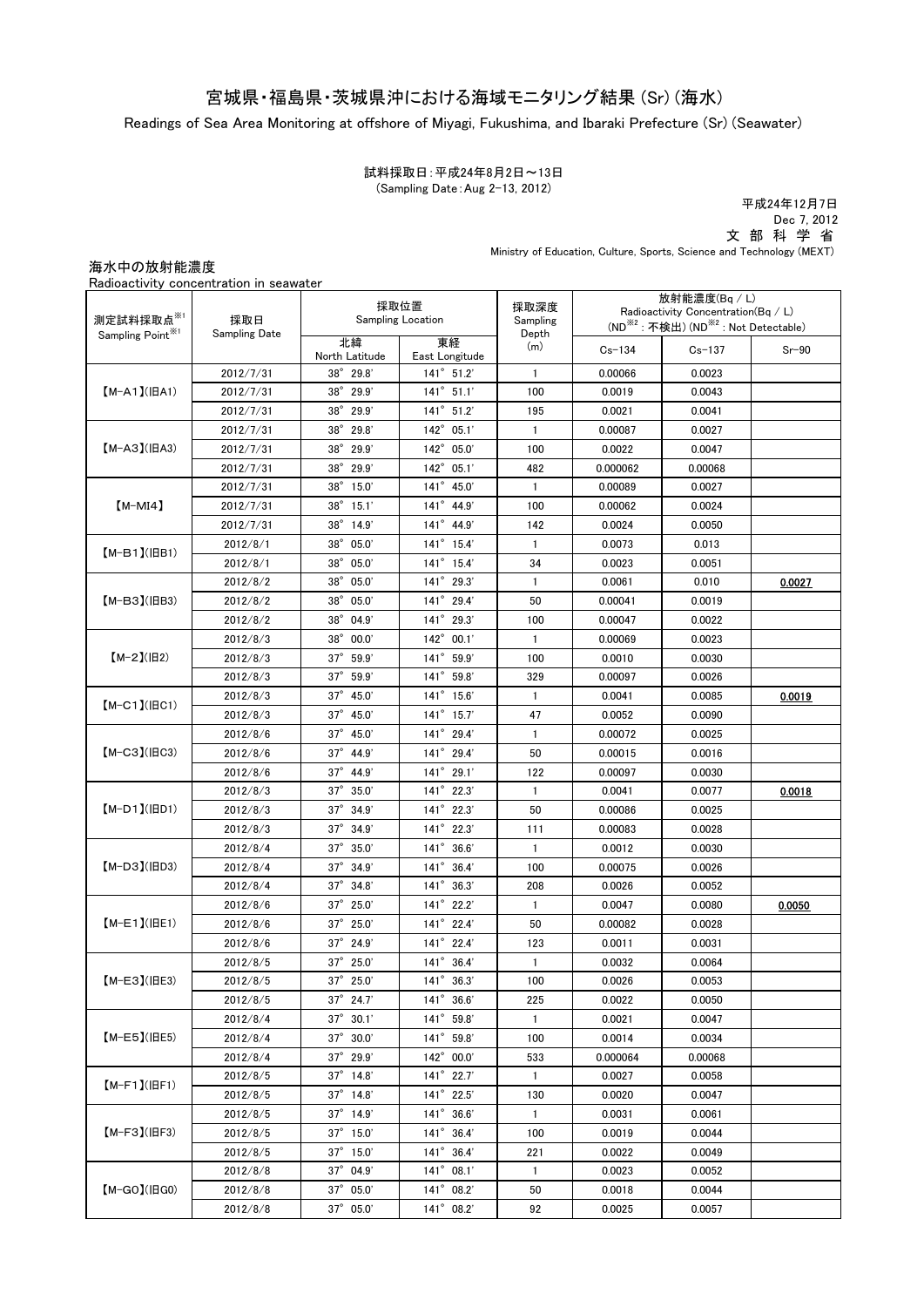| 測定試料採取点 $^{\text{\tiny $(\!\!\!\!\!\backslash$)}}$<br>採取日<br><b>Sampling Date</b><br>Sampling Point <sup>*1</sup> | 採取位置<br><b>Sampling Location</b> |                          | 採取深度<br>Sampling<br>Depth | 放射能濃度(Bg / L)<br>Radioactivity Concentration(Bq / L)<br>(ND <sup>※2</sup> : 不検出) (ND <sup>※2</sup> : Not Detectable) |            |            |         |
|-------------------------------------------------------------------------------------------------------------------|----------------------------------|--------------------------|---------------------------|----------------------------------------------------------------------------------------------------------------------|------------|------------|---------|
|                                                                                                                   |                                  | 北緯<br>North Latitude     | 東経<br>East Longitude      | (m)                                                                                                                  | $Cs - 134$ | $Cs - 137$ | $Sr-90$ |
| 【M-G1】(旧G1)                                                                                                       | 2012/8/8                         | $37^{\circ}$ 05.0'       | $141^{\circ}$ 15.3'       | $\mathbf{1}$                                                                                                         | 0.0019     | 0.0048     |         |
|                                                                                                                   | 2012/8/8                         | $37^{\circ}$ 04.9'       | 141° 15.4'                | 128                                                                                                                  | 0.00074    | 0.0024     |         |
|                                                                                                                   | 2012/8/5                         | $37^{\circ}$ 04.9'       | 141° 29.5'                | $\mathbf{1}$                                                                                                         | 0.0027     | 0.0059     |         |
| 【M-G3】(旧G3)                                                                                                       | 2012/8/5                         | 37° 04.9'                | $141^{\circ}$ 29.3'       | 100                                                                                                                  | 0.0015     | 0.0038     |         |
|                                                                                                                   | 2012/8/5                         | 37° 04.8'                | 141° 29.6'                | 202                                                                                                                  | 0.0039     | 0.0075     |         |
|                                                                                                                   | 2012/8/9                         | $36^\circ$<br>59.9       | 141° 45.0'                | $\mathbf{1}$                                                                                                         | 0.0035     | 0.0065     |         |
| $[M-G4]$ ( $H$ G4)                                                                                                | 2012/8/9                         | $36^{\circ}$<br>59.9     | 141° 44.9'                | 100                                                                                                                  | 0.0016     | 0.0041     |         |
|                                                                                                                   | 2012/8/9                         | 37° 00.2'                | $141^{\circ}$ 45.1'       | 640                                                                                                                  | 0.000043   | 0.00058    |         |
|                                                                                                                   | 2012/8/10                        | $36^\circ$<br>55.0'      | 141° 08.3'                | $\mathbf{1}$                                                                                                         | 0.0021     | 0.0048     |         |
| $(M-H1)(HH1)$                                                                                                     | 2012/8/10                        | $36^{\circ}$ 54.9'       | 141° 08.3'                | 120                                                                                                                  | 0.0017     | 0.0043     |         |
|                                                                                                                   | 2012/8/10                        | 36° 55.0'                | 141° 22.3'                | $\mathbf{1}$                                                                                                         | 0.0042     | 0.0074     |         |
| 【М-НЗ】(旧Н3)                                                                                                       | 2012/8/10                        | $36^\circ$<br>55.0'      | 141° 22.4'                | 100                                                                                                                  | 0.0020     | 0.0046     |         |
|                                                                                                                   | 2012/8/10                        | 36° 55.0'                | 141° 22.3'                | 215                                                                                                                  | 0.0035     | 0.0069     |         |
| $(M-IO)(III0)$                                                                                                    | 2012/8/11                        | 36° 45.0'                | 140° 52.9'                | $\mathbf{1}$                                                                                                         | 0.0067     | 0.013      |         |
|                                                                                                                   | 2012/8/11                        | $36^\circ$<br>44.9       | 140° 52.9'                | 63                                                                                                                   | 0.0048     | 0.0091     |         |
|                                                                                                                   | 2012/8/11                        | $36^\circ$<br>45.0'      | 140° 56.9'                | $\mathbf{1}$                                                                                                         | 0.0022     | 0.0054     |         |
| $[M-I1]( H1)$                                                                                                     | 2012/8/11                        | $36^\circ$<br>44.9       | $140^\circ$<br>56.9'      | 50                                                                                                                   | 0.00097    | 0.0030     |         |
|                                                                                                                   | 2012/8/11                        | $36^\circ$<br>44.9       | $140^\circ$<br>56.9'      | 89                                                                                                                   | 0.0024     | 0.0050     |         |
|                                                                                                                   | 2012/8/10                        | $36^\circ$<br>45.1'      | $141^{\circ}$ 10.8'       | $\mathbf{1}$                                                                                                         | 0.0051     | 0.0095     |         |
| $[M-I3](H13)$                                                                                                     | 2012/8/10                        | $36^\circ$<br>44.9       | $141^{\circ}$ 10.9'       | 100                                                                                                                  | 0.0016     | 0.0039     |         |
|                                                                                                                   | 2012/8/10                        | $36^\circ$<br>44.8       | $141^{\circ}$ 11.0'       | 175                                                                                                                  | 0.0027     | 0.0054     |         |
| $(M-J1)(HJI)$                                                                                                     | 2012/8/13                        | $36^\circ$<br>24.9'      | 140° 42.9'                | $\mathbf{1}$                                                                                                         | 0.0080     | 0.014      | 0.0042  |
|                                                                                                                   | 2012/8/13                        | $36^{\circ}$ 24.8'       | 140° 43.0'                | 36                                                                                                                   | 0.0078     | 0.014      |         |
|                                                                                                                   | 2012/8/12                        | $36^{\circ}$ 25.0'       | 141° 04.0'                | 1                                                                                                                    | 0.0060     | 0.010      |         |
| $[M-J3](HJ3)$                                                                                                     | 2012/8/12                        | 36° 24.9'                | 141° 04.0'                | 100                                                                                                                  | 0.0017     | 0.0041     |         |
|                                                                                                                   | 2012/8/12                        | 36° 25.1'                | 141° 04.0'                | 540                                                                                                                  | 0.000093   | 0.00086    |         |
| $[$ M-IB2 $]$                                                                                                     | 2012/8/11                        | 36° 24.9'                | $140^{\circ}$ 51.1'       | $\mathbf{1}$                                                                                                         | 0.0051     | 0.011      |         |
|                                                                                                                   | 2012/8/11                        | $36^{\circ}$ 24.9'       | 140° 51.0'                | 105                                                                                                                  | 0.0020     | 0.0046     |         |
| $[M-K1](HK1)$                                                                                                     | 2012/8/13                        | 36° 04.0'                | 140° 43.0'                | $\mathbf{1}$                                                                                                         | 0.0078     | 0.015      |         |
|                                                                                                                   | 2012/8/13                        | 36° 04.0'                | $140^{\circ}$ 43.1'       | 22                                                                                                                   | 0.0061     | 0.012      |         |
| $[M-IB4]$                                                                                                         | 2012/8/13                        | 36° 05.0'                | 140° 52.1'                | $\mathbf{1}$                                                                                                         | 0.0081     | 0.014      |         |
|                                                                                                                   | 2012/8/13                        | 36° 05.0'                | 140° 52.0'                | 110                                                                                                                  | 0.0023     | 0.0050     |         |
| $[M-L1]$ ( $ BL1$ )                                                                                               | 2012/8/15                        | 35° 45.0'                | 140° 56.9'                | $\mathbf{1}$                                                                                                         | 0.0020     | 0.0047     |         |
|                                                                                                                   | 2012/8/15                        | $35^{\circ}$ 45.0        | $140^{\circ}$ 56.9'       | 33                                                                                                                   | 0.0017     | 0.0043     |         |
| $[M-L3](HL3)$                                                                                                     | 2012/8/15                        | $35^{\circ}$ 44.9'       | 141° 11.0'                | $\mathbf{1}$                                                                                                         | 0.00081    | 0.0027     |         |
|                                                                                                                   | 2012/8/15                        | 35° 44.8'                | 141° 11.0'                | 100                                                                                                                  | 0.00055    | 0.0025     |         |
|                                                                                                                   | 2012/8/15                        | 35° 44.9'                | 141° 11.0'                | 152                                                                                                                  | 0.00096    | 0.0031     |         |
| $[M-24](H24)$                                                                                                     | 2012/8/15                        | 35° 29.9'                | 141° 00.0'                | $\mathbf{1}$                                                                                                         | <b>ND</b>  | 0.0016     |         |
|                                                                                                                   | 2012/8/15                        | $35^\circ$ $30.0^\prime$ | $141^{\circ}$ 00.1'       | 100                                                                                                                  | 0.00038    | 0.0020     |         |

※1 【 】内の番号は、図の測点番号に対応。

※1 The character enclosed in parentheses indicates Sampling point in figure.

※2 NDの記載は、海水の放射能濃度の検出値が検出下限値を下回る場合。

【M-24】(旧24):Cs-134 0.000098 Bq/L

※2 ND indicate the case that the detected radioactivity concentration in seawater was lower than the detection limits.

【M-24】(old 24): Cs-134 0.000098 Bq/L

\* 文部科学省の委託事業により、(公財)海洋生物環境研究所が採取した試料を(株)環境総合テクノスが分析。

\* The samples of seawater collected by Marine Ecology Research Institute (MERI) were analyzed by The General Environmental Technos Co. Ltd.,

on the request of Ministry of Education, Culture, Sports, Science and Technology(MEXT).

\* 「水浴場の放射性物質に関する指針について(改訂版)」(環境省)において、自治体等が水浴場開設の判断を行う際に考慮する、水浴場の放射性物質に係る水質の目安は、以下のとおり。 -放射性セシウム(放射性セシウム134及び放射性セシウム137の合計)が10Bq/L以下

\* "Guidelines for Radioactive Substances in Bathing Areas" released by Ministry of Environment gives an indication of the water quality for municipalities to open bathing areas as follows: - The concentration of radioactive Cs (Cs-134 and Cs-137) is lower than or equal to 10 Bq/L.

\* 太字下線データが今回追加分。それ以外は、平成24年9月24日、10月5日及び11月1日に公表済み。

\* Boldface and underlined readings are new. Others were published on Sep 24, Oct 5 and Nov 1, 2012.

#### (参考)

平成20-22年度「海洋環境放射能総合評価事業」の宮城海域、福島第一海域(福島第一発電所から約25km付近)及び茨城海域の表層海水の環境放射能調査の結果:

(宮城海域) Sr-90: 0.00092~0.0014Bq/L、(福島第一海域) Sr-90: 0.00091~0.0013Bq/L、(茨城海域) Sr-90: 0.00093~0.0014Bq/L

(Reference)

The results of the environmental radioactivity measurement in the outer layer of the seawater in the sea area around Miyagi, Fukushima Dai-ichi NPP (around 25km distant from

Fukushima Dai-ichi NPP) and Ibaraki shown in the report "Oceanic Environmental Radioactivity Synthesis Evaluation Business " FY 2008-2010 :

(The sea area of Miyagi) Sr-90: 0.00092~0.0014Bq/L, (The sea area around Fukushima Dai-ichi NPP) Sr-90: 0.00091~0.0013Bq/L, (The sea area of Ibaraki) Sr-90: 0.00093~0.0014Bq/L